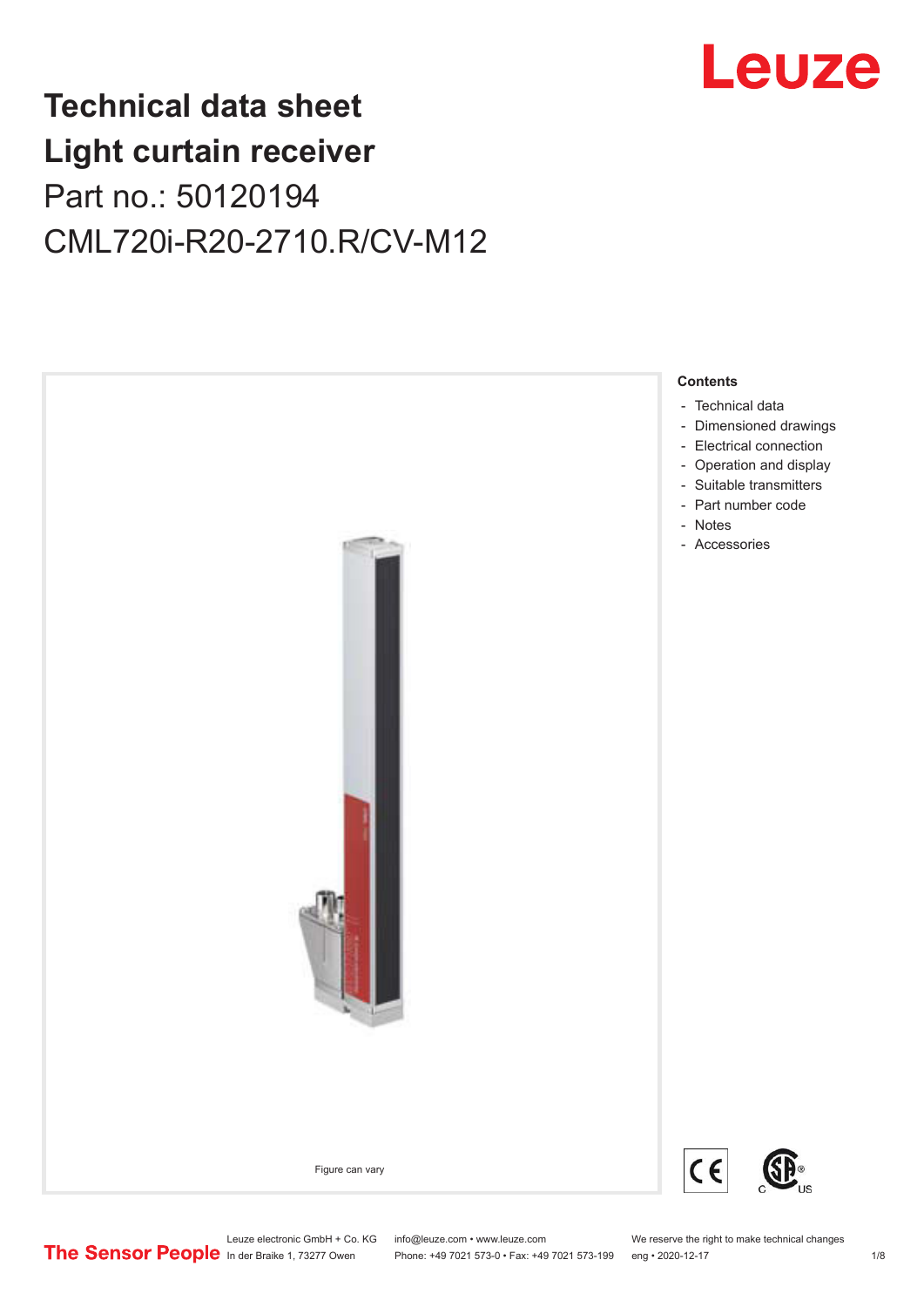## <span id="page-1-0"></span>**Technical data**

#### **Basic data**

| Series                                            | 720                                                                                                        |
|---------------------------------------------------|------------------------------------------------------------------------------------------------------------|
| <b>Operating principle</b>                        | Throughbeam principle                                                                                      |
| Device type                                       | Receiver                                                                                                   |
| <b>Contains</b>                                   | Accessories for the use of the BT-2R1                                                                      |
| Application                                       | Object measurement                                                                                         |
| <b>Special version</b>                            |                                                                                                            |
| <b>Special version</b>                            | Crossed-beam scanning                                                                                      |
|                                                   | Diagonal-beam scanning                                                                                     |
|                                                   | Parallel-beam scanning                                                                                     |
|                                                   |                                                                                                            |
| Optical data                                      |                                                                                                            |
| <b>Operating range</b>                            | Guaranteed operating range                                                                                 |
| <b>Operating range</b>                            | 0.37m                                                                                                      |
| <b>Operating range limit</b>                      | Typical operating range                                                                                    |
| <b>Operating range limit</b>                      | 0.29m                                                                                                      |
| <b>Measurement field length</b>                   | 2,710 mm                                                                                                   |
| <b>Number of beams</b>                            | 136 Piece(s)                                                                                               |
| Beam spacing                                      | 20 mm                                                                                                      |
|                                                   |                                                                                                            |
| Measurement data                                  |                                                                                                            |
| Minimum object diameter                           | 30 mm                                                                                                      |
|                                                   |                                                                                                            |
| <b>Electrical data</b>                            |                                                                                                            |
| <b>Protective circuit</b>                         | Polarity reversal protection                                                                               |
|                                                   | Short circuit protected                                                                                    |
|                                                   | <b>Transient protection</b>                                                                                |
|                                                   |                                                                                                            |
| Performance data                                  |                                                                                                            |
| Supply voltage $U_{B}$                            | 18  30 V, DC                                                                                               |
| <b>Residual ripple</b>                            | 0  15 %, From $U_B$                                                                                        |
| <b>Open-circuit current</b>                       | 0 435 mA, The specified values refer<br>to the entire package consisting of trans-<br>mitter and receiver. |
|                                                   |                                                                                                            |
| Outputs                                           |                                                                                                            |
| <b>Number of analog outputs</b>                   | 2 Piece(s)                                                                                                 |
| Analog outputs                                    |                                                                                                            |
| Current                                           | 024mA                                                                                                      |
| Voltage                                           | 011V                                                                                                       |
|                                                   |                                                                                                            |
| Analog output 1                                   |                                                                                                            |
| Type                                              | Voltage                                                                                                    |
|                                                   |                                                                                                            |
| <b>Analog output 2</b>                            |                                                                                                            |
| Type                                              | Current                                                                                                    |
|                                                   |                                                                                                            |
| Inputs/outputs selectable<br>Output current, max. | 100 mA                                                                                                     |
| Input resistance                                  |                                                                                                            |
| Number of inputs/outputs selectable 2 Piece(s)    | $6,000 \Omega$                                                                                             |
|                                                   |                                                                                                            |
| Type                                              | Inputs/outputs selectable                                                                                  |
| Voltage type, outputs                             | DC                                                                                                         |
| Switching voltage, outputs                        | Typ. $U_B / 0 V$                                                                                           |
| Voltage type, inputs                              | DC                                                                                                         |
| Switching voltage, inputs                         | high: ≥6V                                                                                                  |
|                                                   | $low: 4V$                                                                                                  |

| Input/output 1                         |                              |  |
|----------------------------------------|------------------------------|--|
| <b>Activation/disable delay</b>        | 1 <sub>ms</sub>              |  |
| <b>Timing</b>                          |                              |  |
| <b>Readiness delay</b>                 | 450 ms                       |  |
| <b>Cycle time</b>                      | 4.48 ms                      |  |
| Response time per beam                 | $30 \mu s$                   |  |
| <b>Service interface</b>               |                              |  |
| <b>Type</b>                            | IO-Link                      |  |
| <b>IO-Link</b>                         |                              |  |
| <b>Function</b>                        | Configuration via software   |  |
|                                        | Service                      |  |
| <b>Connection</b>                      |                              |  |
| <b>Number of connections</b>           | 2 Piece(s)                   |  |
| Plug outlet                            | Rear side                    |  |
|                                        |                              |  |
| <b>Connection 1</b><br><b>Function</b> | Configuration interface      |  |
|                                        | Signal IN                    |  |
|                                        | Signal OUT                   |  |
|                                        | Voltage supply               |  |
| <b>Type of connection</b>              | Connector                    |  |
| <b>Thread size</b>                     | M <sub>12</sub>              |  |
| Type                                   | Male                         |  |
| <b>Material</b>                        | Metal                        |  |
| No. of pins                            | 8-pin                        |  |
| Encoding                               | A-coded                      |  |
|                                        |                              |  |
| <b>Connection 2</b><br><b>Function</b> | Connection to transmitter    |  |
| <b>Type of connection</b>              | Connector                    |  |
| <b>Thread size</b>                     | M <sub>12</sub>              |  |
| Type                                   | Female                       |  |
| <b>Material</b>                        | Metal                        |  |
| No. of pins                            | 5-pin                        |  |
| Encoding                               | A-coded                      |  |
| <b>Mechanical data</b>                 |                              |  |
| Design                                 | Cubic                        |  |
| Dimension (W x H x L)                  | 29 mm x 35.4 mm x 2,743 mm   |  |
| <b>Housing material</b>                | Metal                        |  |
| <b>Metal housing</b>                   | <b>Aluminum</b>              |  |
| Lens cover material                    | Plastic                      |  |
| Net weight                             | 2,800 g                      |  |
| <b>Housing color</b>                   | Silver                       |  |
| Type of fastening                      | Groove mounting              |  |
|                                        | Via optional mounting device |  |
| <b>Operation and display</b>           |                              |  |
| Type of display                        | LED                          |  |
|                                        | OLED display                 |  |
| <b>Number of LEDs</b>                  | 2 Piece(s)                   |  |
| Type of configuration                  | Software                     |  |
|                                        | Teach-in                     |  |
| <b>Operational controls</b>            | Membrane keyboard            |  |

Leuze

Leuze electronic GmbH + Co. KG info@leuze.com • www.leuze.com We reserve the right to make technical changes ln der Braike 1, 73277 Owen Phone: +49 7021 573-0 • Fax: +49 7021 573-199 eng • 2020-12-17 2/8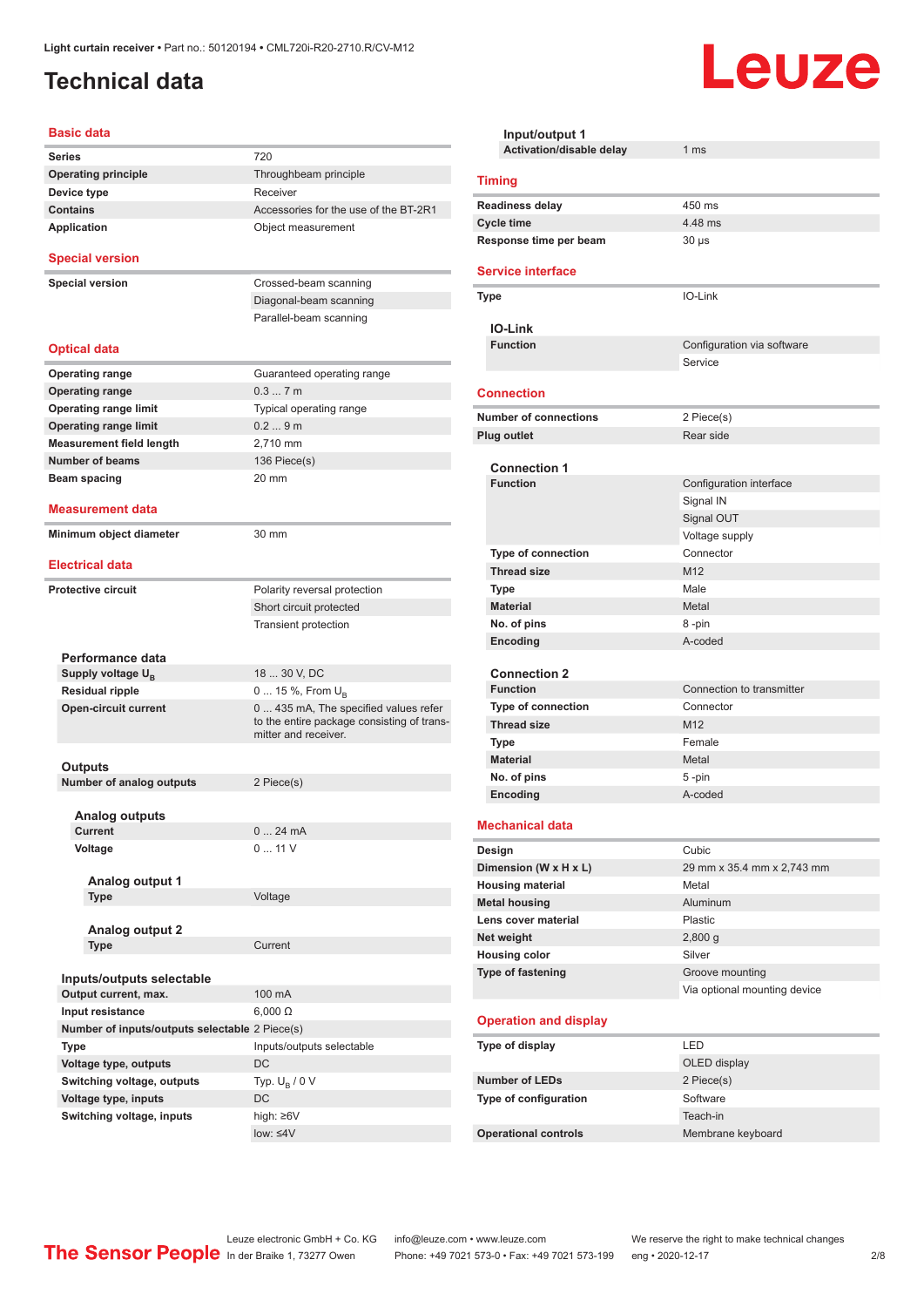## **Technical data**

# Leuze

#### **Environmental data**

| Ambient temperature, operation | $-30$ 60 °C    |  |
|--------------------------------|----------------|--|
| Ambient temperature, storage   | $-40$ 70 °C    |  |
| <b>Certifications</b>          |                |  |
| Degree of protection           | IP 65          |  |
| <b>Protection class</b>        | $\mathbf{III}$ |  |
| <b>Certifications</b>          | c CSA US       |  |
| <b>Standards applied</b>       | IEC 60947-5-2  |  |

#### **Classification**

| <b>Customs tariff number</b> | 90314990 |
|------------------------------|----------|
| eCl@ss 5.1.4                 | 27270910 |
| eCl@ss 8.0                   | 27270910 |
| eCl@ss 9.0                   | 27270910 |
| eCl@ss 10.0                  | 27270910 |
| eCl@ss 11.0                  | 27270910 |
| <b>ETIM 5.0</b>              | EC002549 |
| <b>ETIM 6.0</b>              | EC002549 |
| <b>ETIM 7.0</b>              | EC002549 |
|                              |          |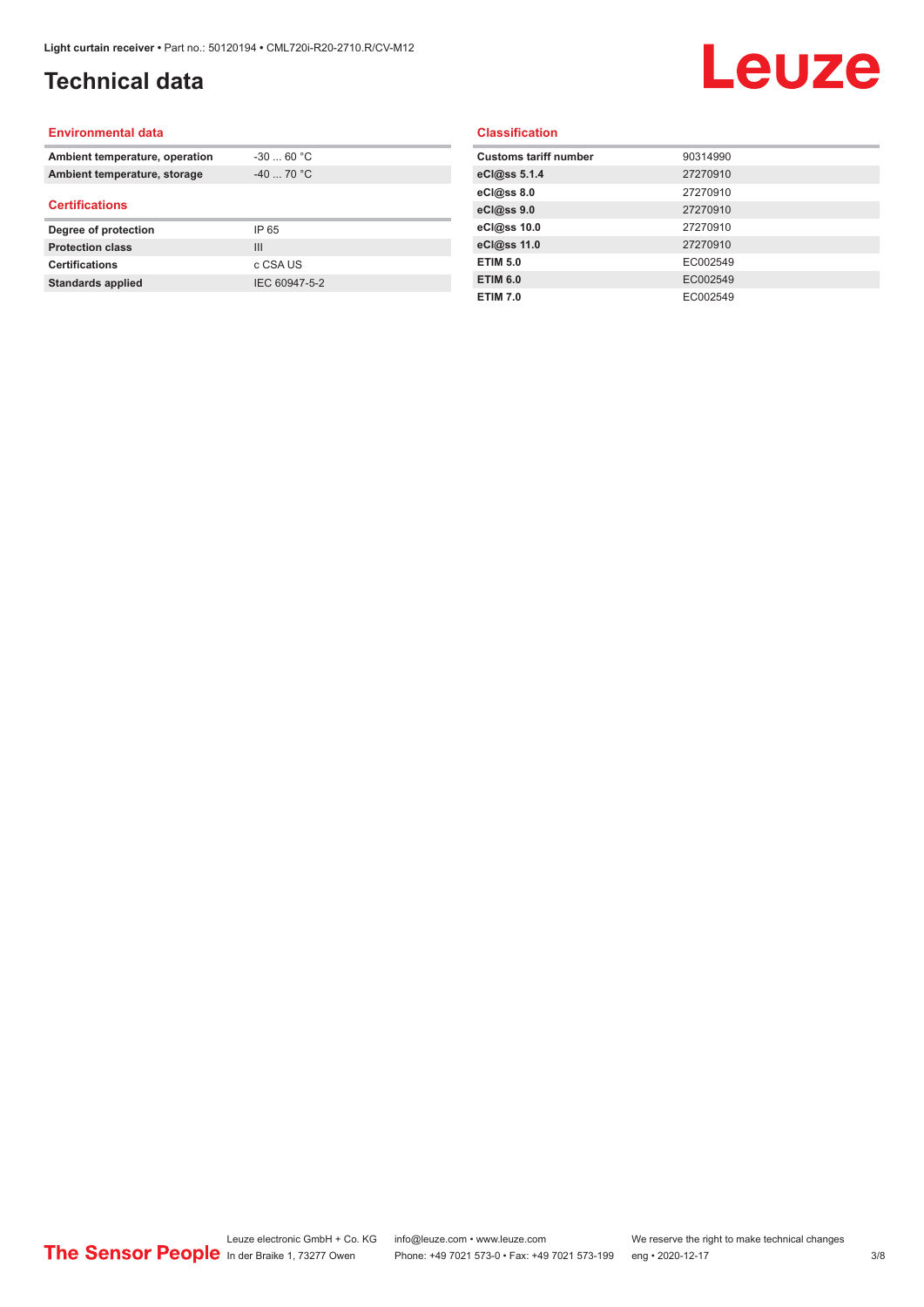### <span id="page-3-0"></span>**Dimensioned drawings**

All dimensions in millimeters



- A Beam spacing 20 mm
- B Measurement field length 2710 mm
- F M6 thread
- G Fastening groove
- 
- T Transmitter
- R Receiver
- Y 5 mm



# **Leuze**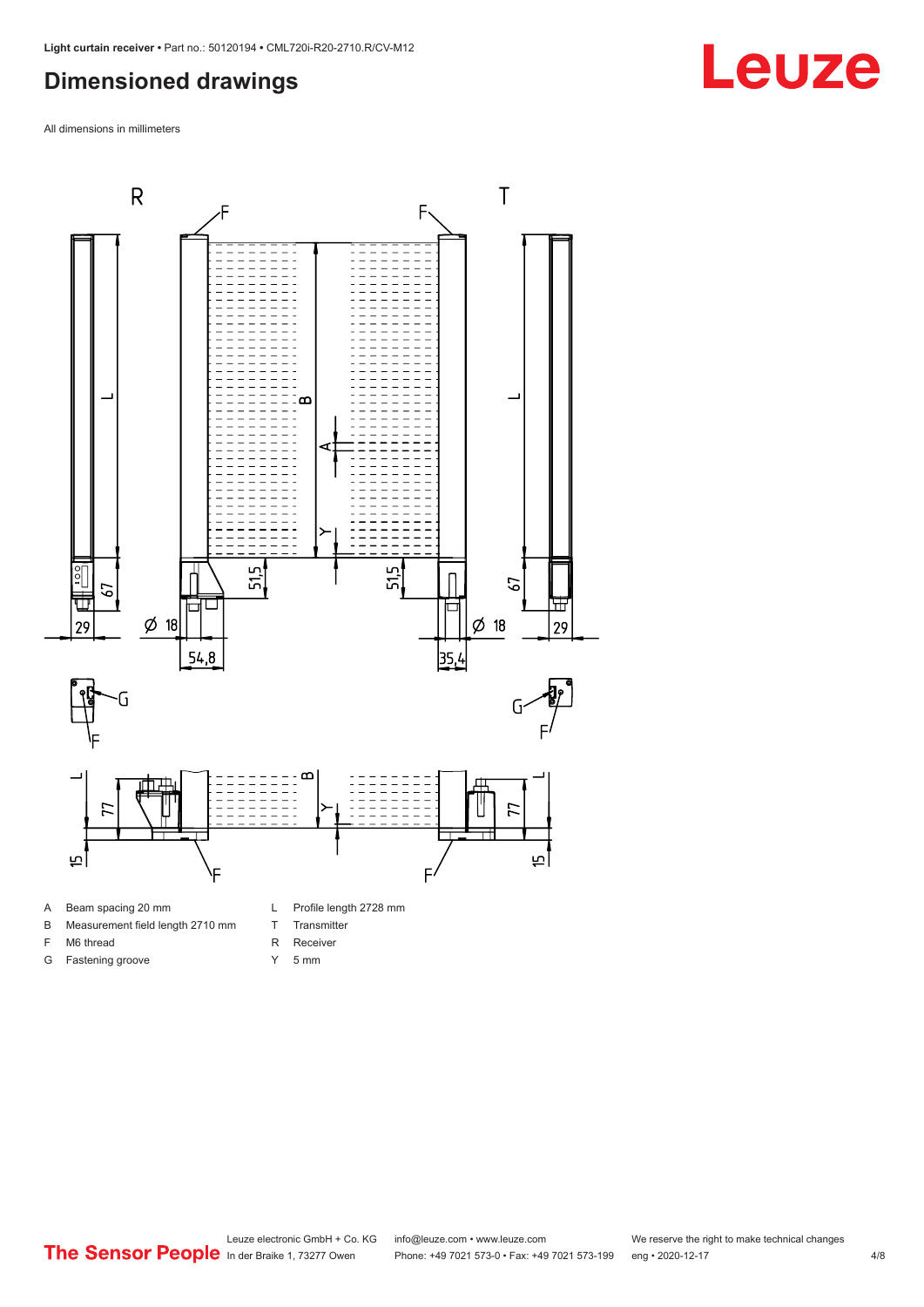### <span id="page-4-0"></span>**Dimensioned drawings**





A PWR / SW IN / OUT

## **Electrical connection**

**Connection 1**

| <b>Function</b>    | Configuration interface |
|--------------------|-------------------------|
|                    | Signal IN               |
|                    | Signal OUT              |
|                    | Voltage supply          |
| Type of connection | Connector               |
| <b>Thread size</b> | M12                     |
| <b>Type</b>        | Male                    |
| <b>Material</b>    | Metal                   |
| No. of pins        | 8-pin                   |
| Encoding           | A-coded                 |

#### **Pin Pin assignment**

| 1              | $V +$            |
|----------------|------------------|
| $\overline{2}$ | I/O <sub>1</sub> |
| 3              | GND              |
| $\overline{4}$ | IO-Link          |
| 5              | I/O <sub>2</sub> |
| 6              | OUT V            |
| $\overline{7}$ | OUT mA           |
| 8              | <b>AGND</b>      |
|                |                  |



#### **Connection 2**

| <b>Function</b>    | Connection to transmitter |
|--------------------|---------------------------|
| Type of connection | Connector                 |
| <b>Thread size</b> | M12                       |
| <b>Type</b>        | Female                    |
| <b>Material</b>    | Metal                     |
| No. of pins        | $5$ -pin                  |
| Encoding           | A-coded                   |

#### **Pin Pin assignment**

|   | <b>FE/SHIELD</b> |
|---|------------------|
| 2 | $V +$            |
| 3 | <b>GND</b>       |
| 4 | RS 485 Tx+       |
| 5 | RS 485 Tx-       |

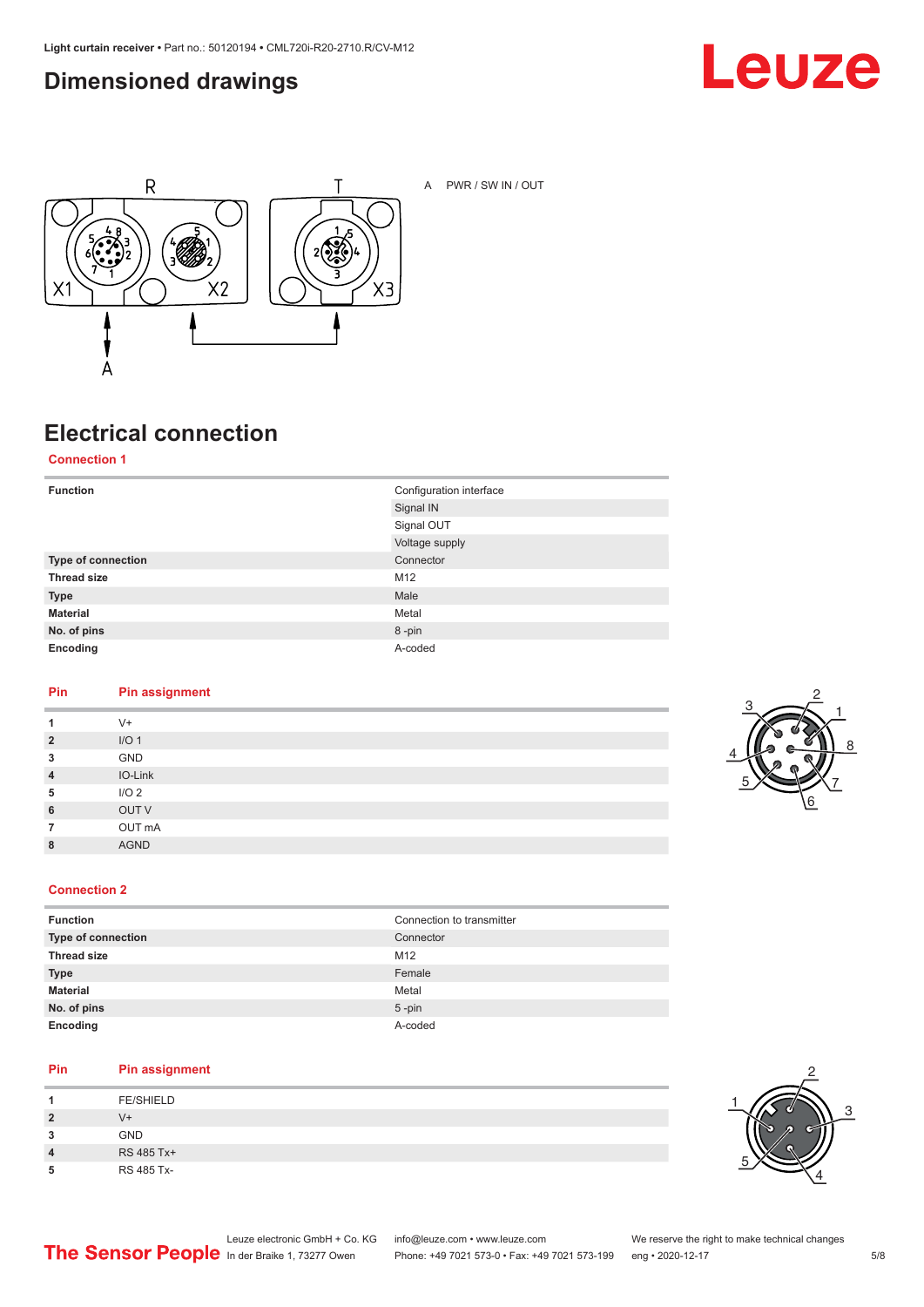## <span id="page-5-0"></span>**Operation and display**

| <b>LED</b>     | <b>Display</b>           | <b>Meaning</b>                         |
|----------------|--------------------------|----------------------------------------|
|                | Green, continuous light  | Operational readiness                  |
|                | Green, flashing          | Teach / error                          |
| $\overline{2}$ | Yellow, continuous light | Light path free, with function reserve |
|                | Yellow, flashing         | No function reserve                    |
|                | Off                      | Object detected                        |

#### **Suitable transmitters**

| Part no. | <b>Designation</b>         | <b>Article</b>               | <b>Description</b>                                                        |
|----------|----------------------------|------------------------------|---------------------------------------------------------------------------|
| 50119521 | CML720i-T20-<br>2710.R-M12 | Light curtain<br>transmitter | Operating range: 0.3  6 m<br>Connection: Connector, M12, Rear side, 5-pin |

#### **Part number code**

Part designation: **CML7XXi-YZZ-AAAA.BCCCDDD-EEEFFF**

| <b>CML</b>  | <b>Operating principle</b><br>Measuring light curtain                                                                                     |
|-------------|-------------------------------------------------------------------------------------------------------------------------------------------|
| 7XXi        | <b>Series</b><br>720i: 720i series<br>730i: 730i series                                                                                   |
| Y           | Device type<br>T: transmitter<br>R: receiver                                                                                              |
| <b>ZZ</b>   | <b>Beam spacing</b><br>05:5 mm<br>10:10 mm<br>20:20 mm<br>40:40 mm                                                                        |
| <b>AAAA</b> | Measurement field length [mm], dependent on beam spacing                                                                                  |
| в           | Equipment<br>A: connector outlet, axial<br>R: rear connector outlet                                                                       |
| CCC         | Interface<br>L: IO-Link<br>/CN: CANopen<br>/PB: PROFIBUS<br>/PN: PROFINET<br>/CV: Analog current and voltage output<br>/D3: RS 485 Modbus |
| <b>DDD</b>  | <b>Special equipment</b><br>-PS: Power Setting                                                                                            |
| EEE         | <b>Electrical connection</b><br>M12: M12 connector                                                                                        |
| <b>FFF</b>  | -EX: Explosion protection                                                                                                                 |
|             | <b>Note</b>                                                                                                                               |
| ₽           | $\&$ A list with all available device types can be found on the Leuze website at www.leuze.com.                                           |

**Leuze**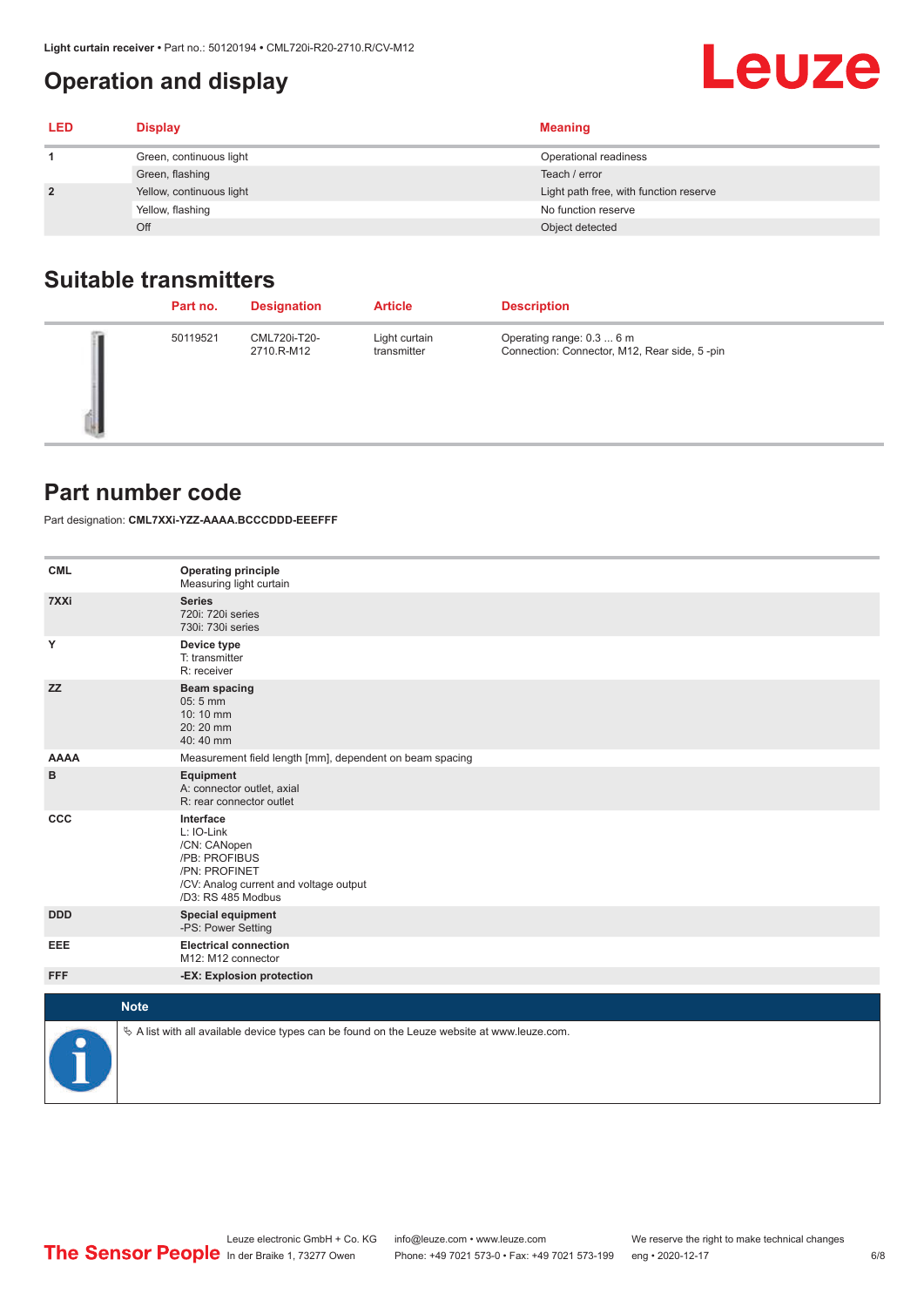#### <span id="page-6-0"></span>**Notes**



#### **Observe intended use!**

 $\%$  This product is not a safety sensor and is not intended as personnel protection.

 $\%$  The product may only be put into operation by competent persons.

 $\%$  Only use the product in accordance with its intended use.

| <b>For UL applications:</b>                                                                                                                                                       |
|-----------------------------------------------------------------------------------------------------------------------------------------------------------------------------------|
| $\%$ For UL applications, use is only permitted in Class 2 circuits in accordance with the NEC (National Electric Code).                                                          |
| V These proximity switches shall be used with UL Listed Cable assemblies rated 30V, 0.5A min, in the field installation, or equivalent (categories: CYJV/<br>CYJV7 or PVVA/PVVA7) |

#### **Accessories**

#### Connection technology - Connection cables

|   | Part no. | <b>Designation</b> | <b>Article</b>   | <b>Description</b>                                                                                                                                          |
|---|----------|--------------------|------------------|-------------------------------------------------------------------------------------------------------------------------------------------------------------|
| § | 50135128 | KD S-M12-8A-P1-050 | Connection cable | Connection 1: Connector, M12, Axial, Female, A-coded, 8-pin<br>Connection 2: Open end<br>Shielded: Yes<br>Cable length: 5,000 mm<br>Sheathing material: PUR |

#### Connection technology - Interconnection cables

|   |                      | Part no. | <b>Designation</b>                     | <b>Article</b>        | <b>Description</b>                                                                                                                                                                                                                                    |
|---|----------------------|----------|----------------------------------------|-----------------------|-------------------------------------------------------------------------------------------------------------------------------------------------------------------------------------------------------------------------------------------------------|
| ▤ | $(\cdot;\cdot)$<br>e | 50129781 | <b>KDS DN-M12-5A-</b><br>M12-5A-P3-050 | Interconnection cable | Suitable for interface: IO-Link, DeviceNet, CANopen<br>Connection 1: Connector, M12, Axial, Female, A-coded, 5-pin<br>Connection 2: Connector, M12, Axial, Male, A-coded, 5-pin<br>Shielded: Yes<br>Cable length: 5,000 mm<br>Sheathing material: PUR |

#### Mounting technology - Mounting brackets

|               | Part no. | <b>Designation</b> | <b>Article</b>      | <b>Description</b>                                                                                                                                                                                                        |
|---------------|----------|--------------------|---------------------|---------------------------------------------------------------------------------------------------------------------------------------------------------------------------------------------------------------------------|
| $\frac{1}{2}$ | 50142900 | BT 700M.5-2SET     | Mounting device set | Design of mounting device: Bracket mounting<br>Fastening, at system: Through-hole mounting, T slotted hole<br>Mounting bracket, at device: Screw type, Sliding block<br>Type of mounting device: Rigid<br>Material: Steel |

Leuze